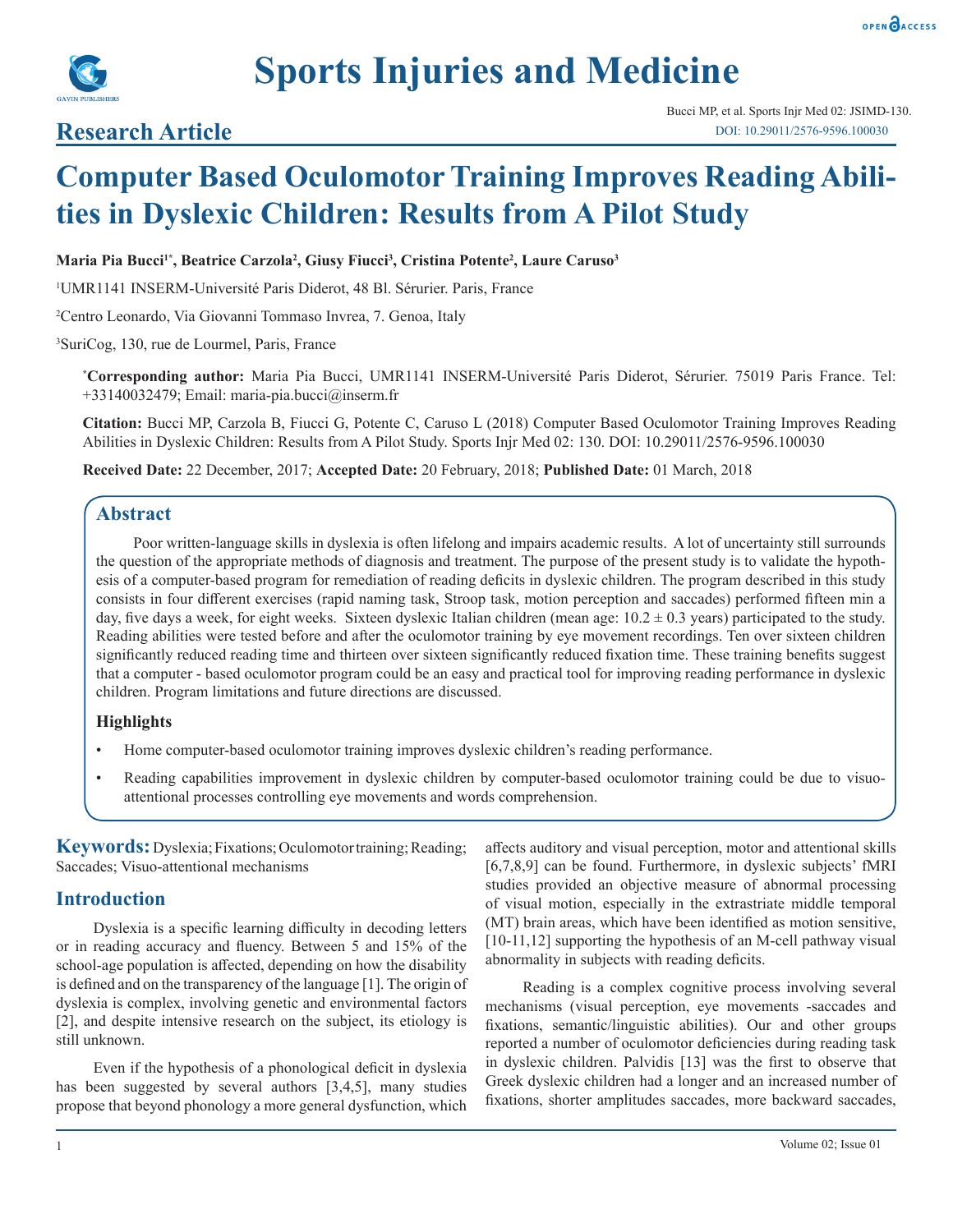suggesting that such abnormalities could be responsible of slowness reading abilities in dyslexic children.

 Rayner [14] reported as well a poor saccade performance in the reading of English dyslexic children. Among Italian dyslexic children, De Luca et al [15] observed longer and increased number of fixations during the reading. In German dyslexic children Trauzettel-Klosinskiet al. [16] showed a relationship between the slower reading speed and a greater number of saccades; Li et al. [17] highlighted similar oculomotor deficiencies in a Chinese dyslexic population. Our group [18,19,20] reported atypical oculomotor patterns in French dyslexic children, suggesting a deficiency in the visual attentional processing as well as an immaturity of the oculomotor saccade and vergence interaction leading to poor motor control of the two eyes during reading. Actually, it is not yet clear whether atypical eye movements performance is the cause or the consequence of reading difficulties in dyslexia; however, our driven hypothesis is that given the immaturity of cortical areas involved in the triggering and performing eye movements in dyslexic children, they could benefit from oculomotor training for improving reading capabilities.

In the literature, a small number of studies performing oculomotor training in dyslexia are described. Rounds et al. [21] reported that in ten 'poor readers' adults the number of regressive saccades and the number of fixations improved following a 12 hours oculomotor training (doing saccades). Solan et al. [22] correlated the effect of the oculomotor training (by using PAVE, Perceptual Accuracy-Visual Efficiency program) with the effect of a comprehension training (requiring children to provide the correct missing word(s) in a sentence) in a group of fifteen dyslexic children. They reported that the number of fixations as well as the number of regressive saccades were improved by reading oculomotor training and resulted in a significant improvement in comprehension; similar results were obtained by comprehension training, supporting the notion of a cognitive link between visual attention, oculomotor performance and reading comprehension.

The present study aims to assess the effect of a computerbased oculomotor training on Italian dyslexic children's reading performance. Based on the results of the present pilot study, our final purpose is to develop a new functional training program for dyslexic children.

### **Materials and Methods**

Participants Sixteen dyslexic children (mean age:  $10.2 \pm 0.3$ years) were recruited by the Centro Leonardo in Genoa. Inclusion criteria were scores which were more or equal than two standard deviations from the mean, and a normal mean intelligence quotient (IQ, evaluated using the WISC-IV), namely between 85 and 115. Also visual acuity was normal for all children tested  $(≥20/20$  in both eyes). For each child a neuropsychological and phonological assessment was performed. Reading time was measured, general text comprehension, and ability to read words and pseudo-words using the battery DDE2 [23] were evaluated.

Reading abilities were tested by using the MT test [24] at inclusion day and 8 weeks after computer based oculomotor training. Table 1 summarizes the clinical profile of children tested, with the chronological and reading age and the number of syllables read par second measured before and two months after the training. Note that the clinical improvement index after training is of 0.6 syllables/sec par school year, which is equal to 0.05 syllables/sec / month. Given that the training lasted 2 months, a significant improvement in reading syllables was equal to 0.1 syllables/sec [25]. The investigation adhered to the principles of the Declaration of Helsinki and was approved by the Institutional Human Experimentation Committee.

#### **Reading Text**

Text was presented on a 22″ LCD screen with "full HD resolution" (image size of 1920x1080 pixels) and the refresh rate was 60 Hz, sufficient to ensure a normal saccade performance [26].

Child was asked to read a text of four lines from a children's book ("Il grande gigante gentile" of Roald Dahl). The paragraph contained 40 words and 174 characters. The text was 29° wide and 6.4° high; mean character width was 0.5° and the text was written in black ''courier'' font on a white background. Participants were asked to read the text silently, and to raise a finger at the end of the reading in order to stop the eye recording. The experimenter was questioning the child at the end of the task to verify that he/she read the text and understood it.

This reading task (using a different text with similar words characteristics) was recorded before and 8 weeks after the computerized oculomotor training.

#### **Eye Movement Recording**

During the execution of reading task, eye movements were recorded using an Eye Brain T2® (SuriCog) head-mounted eye tracker. This eye tracker is a medical EC certified device. The accuracy of this system is 0.25°, and its recording frequency reaches 300 Hz. This device can record the position of the eyes horizontally and vertically, independently and simultaneously for each eye.

Calibration is done before eye movements recording. The calibration consists of a succession of red dots (diameter of 0.5°), presented on a flat PC screen of dimensions 512 x 288 mm, corresponding to the nominal diagonal size of 22''. During this procedure, we asked the children to gaze a grid of 13 points mapping the screen at a distance of 58 cm. The respective positions for each point in degrees in the horizontal / vertical plane were: 20.9° /12.2°; 0° /12.2°; 20.9° /12.2°; -10.8° /6.2°; 10.8° /6.2°;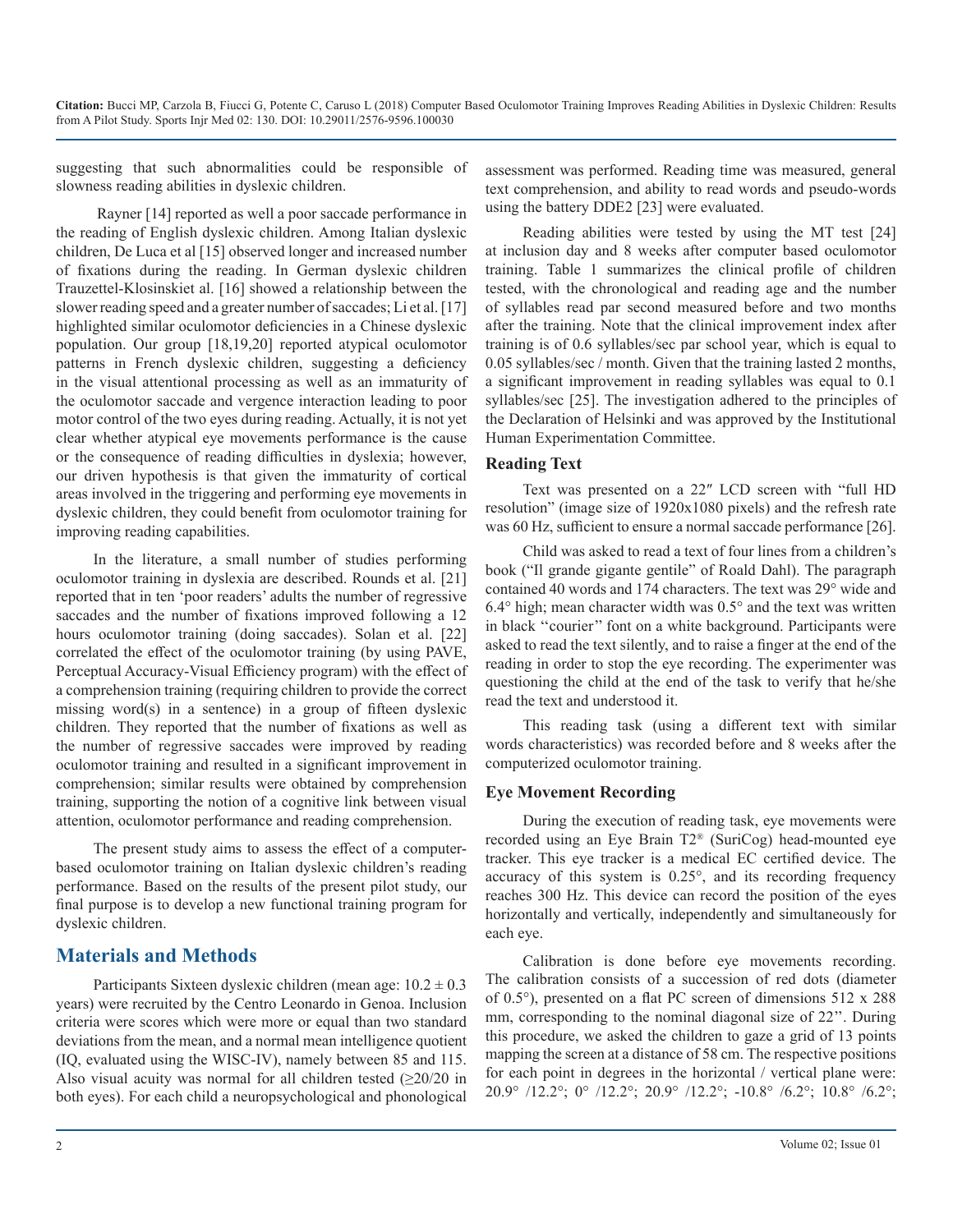$-20.9^{\circ}$  /0°; 0° /0°; 20.9° /0°;  $-10.8^{\circ}$  /-6.2°; 10.8° /-6.2°;  $-20.9^{\circ}$  $/$ -12.2°; 0°  $/$ -12.2° and 20.9°  $/$ -12.2°. Calibration is calculated for a 250 ms fixation period for each point. There is no obstruction of the visual field during registration with the recording system and the calibrated zone covers a visual angle of  $\pm 22^{\circ}$  [27]. After the calibration procedure, the reading tasks were explained to the child. Duration of each task varied accordingly to the specific participant' reading speed.

#### **Computerized Oculomotor Training**

The training consisted in four different exercises done for 15 minutes per day for 5/7 days per week for 8 weeks. In order to maximizing training effect, each exercise was composed of 8 levels with increased difficulty and were developed using the Unity game engine (Unity Technologies).

**Rapid automatized naming:** Stimuli were 20 random 5-letters strings (e.g., R H S D M) built up from various symbols (uppercase and lowercase letters, numbers and punctuation marks). Symbols were presented in black on a white background using the Arial text font with a varying size from 20 to 100. At the start of each trial, a blank screen was presented for 500 ms. A letter string was then displayed at the centre of the screen for a period of between 1 and 0.3 sec. Thereafter, child has to click on the good answer among five proposals. As the level increases, the number of symbols increases, the size of symbols was reduced as well as time symbols displaying on the screen (from 1s for level 1 to 250 ms for level 8).

**Motion detection:** the motion stimulus consisted of 420 yellow dots (10 pixels each) presented on a black background. Dots were placed at random positions on the all screen, and were either stationary or moved coherently rightwards or leftwards within this virtual square. Each trial began with a blank screen for 400 ms, after which stimuli appeared. Task included two sets of 80 trials with "motion" and "no motion" trials appearing randomly in equal probabilities (40 trials each). Stimuli motion speed (in pixel/frame) and time before motion were reduced as levels were increased.

**Stroop tests:** words and conflict-words or stimulus conflict-words and color patches were randomly used. In the first case the task required the children to read the written color names of the words independently of the color of the ink (for example, they would have to read "purple" no matter what the color of the font). In second case, children were required to say the ink-color of the letters independently of the written word with the second kind of stimulus and also name the color of the patches. If the word "purple" was written in red font, child would have to say "red", rather than "purple". When the squares were shown, the participant spoke the name of the color. The number of words was increased according to level difficulty (from 1 to 3) and displayed words time was reduced (from 1s for level 1 to 300 ms for level 8).

**Saccades to the right similarly to those done during reading a text:** A horizontal array of dots and cross were presented in equal probabilities on each trial was displayed during a varying period from 1 to 0.15 sec. The distance between stimuli varying randomly from 2 to 60% of the screen. The number of crosses was half number of dots for each level. This exercise was designed to require horizontal saccades from stimulus to stimulus, but did not contain any linguistic content. Child was instructed to press the left mouse click every time a cross appears on the screen. Time each stimulus was displayed was reduced according to level difficulty (from 1s for level 1 to 250 ms for level 8). Note that the difficulty of each of these tasks increased when the child performed correctly 90% of the task.

#### **Data Analysis**

Calibration factors for each eye were determined from the eye positions during the calibration procedure. The software MeyeAnalysis (provided with the eye tracker, SuriCog) was used to extract saccadic eye movements from the data. It automatically determines the onset and the end of each saccade by using a builtin saccade detection algorithm. The algorithm used to detect saccades was adapted from Nyström and Holmqvist. [28] All saccades with amplitude greater than 2 degrees were detected. The algorithm searches for velocity peaks by identifying samples where the velocity is larger than a velocity threshold  $(\Theta > \Theta_{\text{pr}})$ . The iterative algorithm is given an initial peak velocity detection threshold  $PT_1$ , which could be in the range of  $100^{\circ}$  to  $300^{\circ}/sec$ , but the choice is not critical as long as there are saccades with peak velocities reaching this threshold. For all samples with velocities lower than  $PT_1$ , the average ( $\mu$ ) and SD ( $\sigma$ ) are calculated. The threshold is updated as PTn= $\mu_{n-1}$ +6 $\sigma_{n-1}$  for each iteration. For each detected saccade peak the algorithm searches backward (from the leftmost peak saccade sample) and forward (from the rightmost peak saccade sample) in time for the saccade onset and offset. Saccade onset is defined as the first sample that goes below the saccade onset threshold and where  $\Theta_{\text{i}} - \Theta_{\text{i+1}} \geq 0$ . Saccade offset is defined as the first sample that goes below the saccade offset threshold and where  $\Theta_i$  –  $\Theta_{i+1} \leq 0$ . All detected saccades were verified graphically by the investigator and corrected/discarded if onset and/or offset were not clearly automatically marked. See for details other studies made by our group [18, 27]. We analyzed all prosaccades (from left to right) and backward saccades (from right to left). Oblique, backward saccades made to start a new line were excluded from the analysis.

For reading task the number and the amplitude of saccades or prosaccades, the number of backward saccades, the duration of fixation and the total duration of the reading task were calculated. Statistical analysis was performed by the Student t-test. The effect of a factor is deemed significant when the p-value is below 0.05.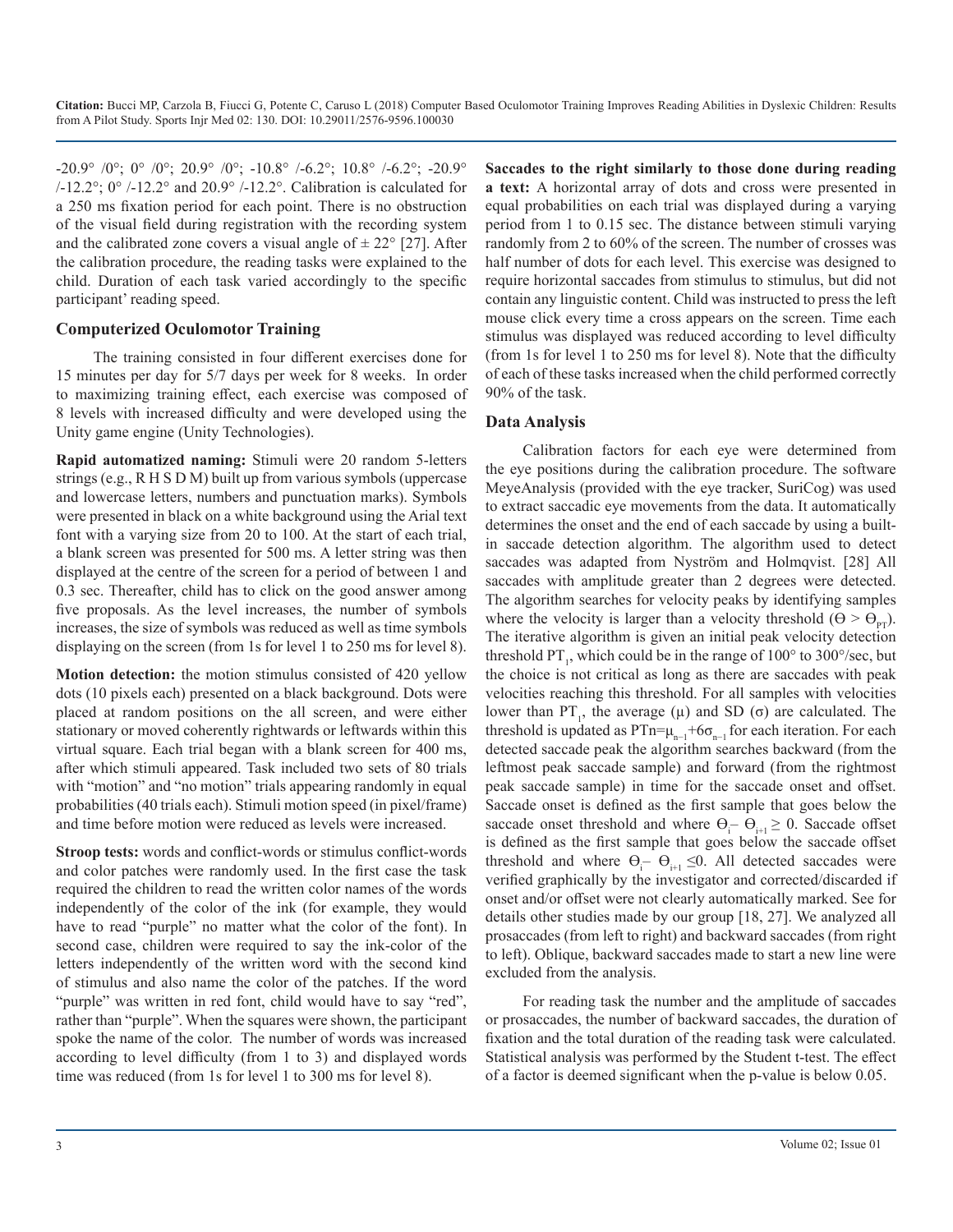**Citation:** Bucci MP, Carzola B, Fiucci G, Potente C, Caruso L (2018) Computer Based Oculomotor Training Improves Reading Abilities in Dyslexic Children: Results from A Pilot Study. Sports Injr Med 02: 130. DOI: 10.29011/2576-9596.100030

#### **Results**

Figure 1 shows the percentage of correct response during the four types of training for each child. The different colors indicate the different difficulty of each exercise (from the easier, level 1 to the most difficult, level 6). The majority of children performed quite well the training; four children were not able to reach level 6 for motion detection and saccades exercise (C1, C6, C10, C14 and C1, C9, C10, C14, respectively) while three children (C1, C10, C14) did not reach level 6 of the Stroop exercise; on the contrary, the majority of children (12/16) did not reach level 6 of the RAN exercise (C1, C4, C5, C6, C7, C8, C9, C10, C11, C13, C14, C15).

| المراكب المواضحة المستوفية المواضحة المواضحة المواضحة المواضحة المواضحة المواضحة المواضحة المواضحة المواضحة ال<br>المواضحة المواضحة المواضحة المواضحة المواضحة المواضحة المواضحة المواضحة المواضحة المواضحة المواضحة المواضحة ال | mary 1920                                                  | Speed of Strain                                                                                                                                                        | ennis p                           |   |
|----------------------------------------------------------------------------------------------------------------------------------------------------------------------------------------------------------------------------------|------------------------------------------------------------|------------------------------------------------------------------------------------------------------------------------------------------------------------------------|-----------------------------------|---|
| at a tanging the rest of                                                                                                                                                                                                         | بالمحروري المتعاقبة                                        | <b>SMALL AVETT</b>                                                                                                                                                     | <b>Standard Corporation</b>       |   |
| <b>START LANE</b>                                                                                                                                                                                                                | rament ya 1                                                | والمتعاوية والمتعاونات                                                                                                                                                 | والمطلبين والمتعاطف والمترام      |   |
| <b>Man Principal of</b>                                                                                                                                                                                                          | $\Delta$ - Algorithm ( $\Delta$ ) of the state of $\Delta$ | <b>Surger School</b>                                                                                                                                                   | and played                        | B |
| ما با با با با با با با با با                                                                                                                                                                                                    | <b>Service</b>                                             | <b>ARTICULUM</b>                                                                                                                                                       | أوفرا وسوري                       |   |
| ng Mandangan                                                                                                                                                                                                                     | and it of the Copy                                         | ran yayin s                                                                                                                                                            | Sing del arts the                 |   |
| <b>The Care and Care Care and Care Care and</b>                                                                                                                                                                                  | na tewa zunam nasir                                        |                                                                                                                                                                        | gangan palauga                    |   |
| <b><i>PERSONAL</i></b>                                                                                                                                                                                                           | antary zur                                                 | a <b>wa</b> kusing masa ng                                                                                                                                             | <b>STATISTICS</b>                 |   |
| ing kapal sa m                                                                                                                                                                                                                   | $\sim$ 200                                                 | Sa information in                                                                                                                                                      | المركاح والمرحان المتاريخ والمراد |   |
| an prospect                                                                                                                                                                                                                      | Theater                                                    | 网络哈哈费尔尔萨                                                                                                                                                               | an ang Kar                        |   |
| Tell Hollands                                                                                                                                                                                                                    | and the Streets                                            | والموالية المرابع المرابطة المعارفة                                                                                                                                    | المرابان والمستعمل المعامد        |   |
| 1788 8 1 Aug                                                                                                                                                                                                                     | omas el por                                                | $\left\langle \psi_{\mu\nu}^{\mu\nu} \Delta \psi_{\nu\mu}^{\nu\lambda} \right\rangle_{\mu\nu} \delta \psi_{\nu\mu}^{\nu\lambda} \delta \psi_{\nu\lambda}^{\nu\lambda}$ | <b>The Second Second</b>          |   |
| <b>START BANK BOW</b>                                                                                                                                                                                                            | and the Lindship                                           | More painted to the UN                                                                                                                                                 | a Mary of Gold                    |   |
| anggal sa                                                                                                                                                                                                                        | <b>CRANTE</b> Ser                                          | na che che                                                                                                                                                             | ang mula sa Pag                   |   |
| <b>MTRCHYS</b>                                                                                                                                                                                                                   | www.com                                                    | to the process the top 20 min                                                                                                                                          | ma dal Period                     |   |
| <b>SAMP</b>                                                                                                                                                                                                                      | وأبار ويتكفف                                               | <b>CONSTRUCT</b>                                                                                                                                                       | gaang gilbis 1                    |   |

#### Figure 1

**Figure 1:** Percentage of correct response during the four types of training for each child. The different colors indicate the different difficulty of each exercise (from the easer, level 1 to the more difficult, level 6.

As shown in Table 1 for the majority of dyslexic children (11/16) the number of syllables read par second significantly improved after training.

| Subjects<br>Chronological age<br>(yrs) | Reading age<br>(yrs) | Syll/sec Pre-<br>training | Syll/sec<br>Post-training |
|----------------------------------------|----------------------|---------------------------|---------------------------|
| C1(7.8)                                | 6                    | 0.93                      | 0.89                      |
| C2(8.8)                                | 6.5                  | 0.7                       | 1.33                      |
| C3(8.9)                                | 6.7                  | 1.95                      | $\mathfrak{D}$            |
| C4(9)                                  | 7                    | 1.12                      | 1.42                      |
| C5(9.2)                                | 7                    | 0.77                      | 1.54                      |
| C6(9.7)                                | $\overline{7}$       | 1.21                      | 1.19                      |
| C7(9.8)                                | 7.5                  | 2.21                      | 2.56                      |
| C8(10)                                 | 7.8                  | 1.68                      | 1.64                      |
| C9(10.2)                               | 7.8                  | 1.67                      | 1.67                      |
| C10(10.3)                              | 7.9                  | 1.71                      | 1.93                      |
| C11(11.2)                              | 7.9                  | 1.83                      | 2.21                      |
| C12(11.3)                              | 8                    | 2.28                      | 2.74                      |
| C13(11.3)                              | 8                    | 2.22                      | 2.65                      |
| C14(11.3)                              | 8                    | 3.13                      | 2.92                      |
| C15(11.5)                              | 7.8                  | 1.92                      | 2.11                      |
| C16(12.7)                              | 8.5                  | 2.88                      | 3.05                      |

**Table 1:** Clinical characteristic of children tested. Bold number indicates significant improvement of the number of syllables read par seconds.

Figure 2 shows the total duration of reading task (A) and the duration of the reading task (B) before and after training. The total duration of the reading task, for the majority of children (except C3, C9, C12 and C14) decreased after training and the Student t-test reported a significant change after training  $(t = 2.37)$ ,  $p < 0.03$ ); similarly, the duration of fixation decreased for all but three children (C3, C10 and C14) and the Student t-test showed a significant decrease after training ( $t = 2.76$ ,  $p < 0.01$ ).



**Figure 2:** Total duration of reading task (A) and duration of fixations for all dyslexic children before and after training. Vertical bars indicate the standard error. Asterisks indicate that the value is significantly different  $(p < 0.05)$ .

The number and the amplitude of pro and backward saccades as shown in Table 2 did not change after training.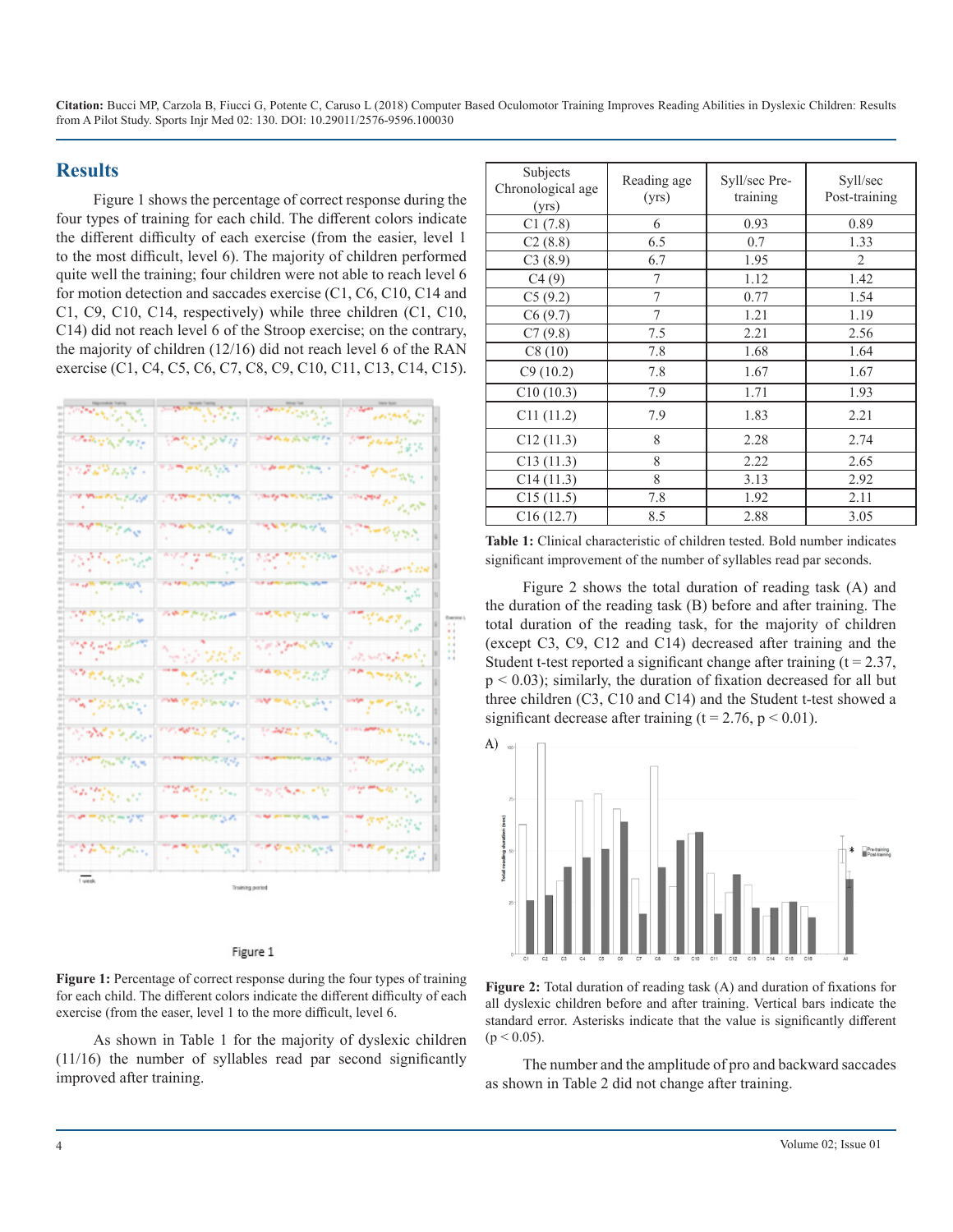**Citation:** Bucci MP, Carzola B, Fiucci G, Potente C, Caruso L (2018) Computer Based Oculomotor Training Improves Reading Abilities in Dyslexic Children: Results from A Pilot Study. Sports Injr Med 02: 130. DOI: 10.29011/2576-9596.100030

|               | Number of prosaccades | Amplitude of prosaccades<br>$(\text{deg})$ | Number of backward<br>saccades | Amplitude of backward<br>saccades (deg) |
|---------------|-----------------------|--------------------------------------------|--------------------------------|-----------------------------------------|
| Pre-training  | $36 \pm 9$            | $3.3 \pm 3.2$                              | $10 \pm 4$                     | $3.5 \pm 3.0$                           |
| Post-training | $38 \pm 9$            | $3.3 \pm 3.9$                              | $10 \pm 4$                     | $3.1 \pm 3.5$                           |

**Table 2:** Mean number and amplitude of pro and backward saccades (± their standard error) before and after training.

#### **Discussion**

The results of the present pilot study confirm the hypothesis that computer based oculomotor training improves reading capabilities in dyslexic children. This can be easily objectively shown by using an eye tracker, able to identify and register oculomotor patterns changes while reading. These findings are discussed below.

In the computer based oculomotor training proposed in the present study, children improved saccades capabilities, visuoattentional capacities as well magnocellular abilities. We suggest that all these mechanisms occur because visuo-attention and saccades are strictly linked [29] and that the magnocellular visual pathway is also involved in oculomotor tasks [30]. Note that even if the origin of dyslexia is still unknown, the hypothesis of visuo-attentional mechanism deficit for the etiology of dyslexia has been already proposed by several researchers. For instance, Bosse et al. [31] reported visual-attention (VA) span deficit in dyslexia, suggesting that VA span deficit might contribute to dyslexia, independently of the presence of a phonological disorder. Interestingly the same group [32] applied VA span training for six days/week, during three consecutive weeks and they showed that after training a dyslexic girl of 9 years old improved significantly her reading abilities. Post training fMRI assessment showed increased activation of the bilateral superior parietal lobes. This study, even if is limited to one subject only and needs obviously further exploration, showed that a VA span training not only changed reading skills but also increased brain activity in the superior parietal cortex known to be responsible of VA span abilities. We could make the hypothesis that the RAN training used in our study may improve VA span, leading [to reading improvement, similar to Valdois's finding. On the other](https://www.ncbi.nlm.nih.gov/pmc/articles/PMC4426619/)  side, it is well known that magnocellular system is deficient in dyslexia [33, 34] and a study from Chouake et al. [35] explored the effect on reading capabilities of a magnocellular training in thirty-five young non dyslexic subjects. The training consisted [in a motion detection task done during five consecutive days and](https://www.researchgate.net/profile/Maggie_Bruck2/publication/232482534_Persistence_of_Dyslexics%27_Phonological_Awareness_Deficits/links/5745f57c08ae9ace842434f1/Persistence-of-Dyslexics-Phonological-Awareness-Deficits.pdf)  reading abilities were measured before and after training using a lexical decision task. These authors showed that magnocellular training improved speed of lexical decision and accuracy in anagram and words recognition. This is in line with the study from [Cornelissen et al. \[36\] suggesting that the magnocellular system](https://www.ncbi.nlm.nih.gov/pubmed/7363063)  plays an important role for shifting visual attention on words [during reading task. The training of saccades and Stroop exercises](https://www.ncbi.nlm.nih.gov/pubmed/3355801) 

facilitate the control of selective attention and inhibitory functions and flexibility; all these processes are strictly linked to cognitive capabilities need to understand the text.

Finally, taken together all these findings suggest that oculomotor training could improve visuo-attentional capabilities in dyslexic children leading to a better reading performance, and allowing better and faster word identification. Note that the novelty of the present study is also that eye movement performances during reading were recorded in order to acquire precise and objective information on post - training oculomotor patterns changes, that is actually missed in the previously cited studies [32, 35].

Another important point to be discussed is the individual home training performance follow up. Indeed, this is the first time that a training done at home is controlled and supervised, and user performance continuous monitor is an important step to develop in a training program. Indeed, by looking the Figure 1 we can follow the assiduity of the training done by each child and the absence of shortening in the total duration of reading task and/or in the duration of fixations, particularly for child C3 and C14 could be due to the fact they did not performed well all different levels of all exercises. Further research on such issue will be necessary to confirm these previous findings; however, a computerized oculomotor training could be helpful for improving reading capabilities in dyslexic children.

#### **References**

- 1. Pennington, B.F. (2009). Diagnosing learning disorders: A neuropsychological framework. 2nd ed. New York: Guilford Press.
- 2. [BishopNDV \(2015\) The interface between genetics and psychology:](https://www.ncbi.nlm.nih.gov/pmc/articles/PMC4426619/)  lessons from developmental dyslexia. ProcBiol Sci 282: 20143139.
- 3. [Brady S, Shankweiler D, Mann V \(1983\) Speech perception and mem](https://www.ncbi.nlm.nih.gov/pubmed/6842131)[ory coding in relation to reading ability. Journal of Experimental Child](https://www.ncbi.nlm.nih.gov/pubmed/6842131)  [Psychology 35: 345-367.](https://www.ncbi.nlm.nih.gov/pubmed/6842131)
- 4. [Bruck M \(1992\) Persistence of dyslexics phonological awareness defi](https://www.researchgate.net/profile/Maggie_Bruck2/publication/232482534_Persistence_of_Dyslexics%27_Phonological_Awareness_Deficits/links/5745f57c08ae9ace842434f1/Persistence-of-Dyslexics-Phonological-Awareness-Deficits.pdf)cits. Developmental Psychology, 28: 874-886.
- 5. [Snowling MJ \(1995\) Phonological processing and developmental dys](http://onlinelibrary.wiley.com/doi/10.1111/j.1467-9817.1995.tb00079.x/abstract)[lexia. Journal of Research in Reading 18: 132-138.](http://onlinelibrary.wiley.com/doi/10.1111/j.1467-9817.1995.tb00079.x/abstract)
- 6. [Tallal P \(1980\) Auditory temporal perception, phonics, and reading dis](https://www.ncbi.nlm.nih.gov/pubmed/7363063)abilities in children. Brain Lang 9: 182-198.
- 7. [Stein JF, Riddell, PM, FowlerS \(1988\) Disordered vergence control in](https://www.ncbi.nlm.nih.gov/pubmed/3355801) dyslexic children. Br J Ophthalmol 72: 162-166.